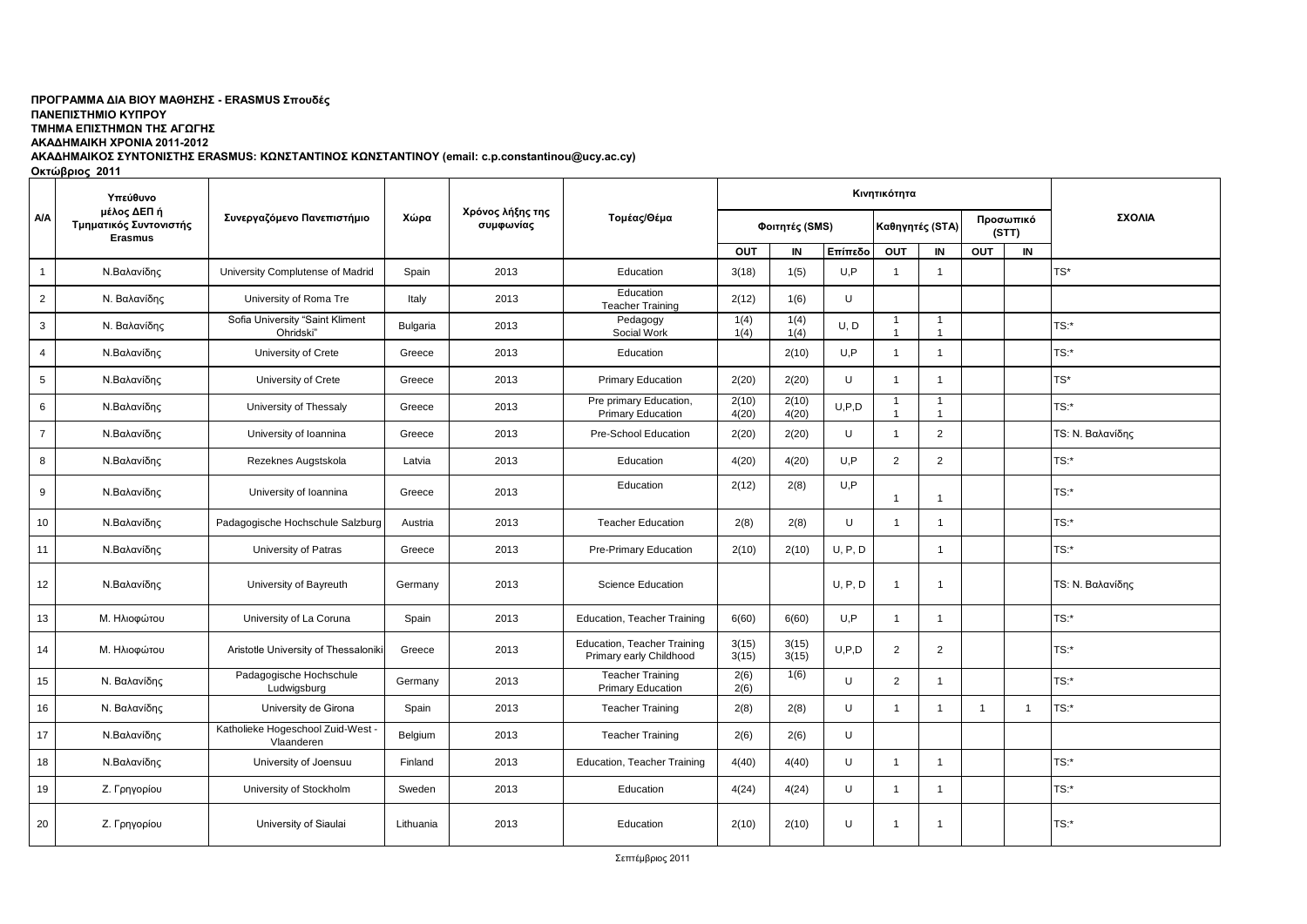## ΠΡΟΓΡΑΜΜΑ ΔΙΑ ΒΙΟΥ ΜΑΘΗΣΗΣ - ERASMUS Σπουδές **ΠΑΝΔΠΙΣΗΜΙΟ ΚΤΠΡΟΤ**

**ΣΜΗΜΑ ΔΠΙΣΗΜΩΝ ΣΗ ΑΓΩΓΗ** 

**ΑΚΑΔΗΜΑΙΚΗ ΧΡΟΝΙΑ 2011-2012** 

ΑΚΑΔΗΜΑΙΚΟΣ ΣΥΝΤΟΝΙΣΤΗΣ ERASMUS: ΚΩΝΣΤΑΝΤΙΝΟΣ ΚΩΝΣΤΑΝΤΙΝΟΥ (email: c.p.constantinou@ucy.ac.cy)

**Οκτώβριος 2011** 

|            | Υπεύθυνο<br>μέλος ΔΕΠ ή<br>Τμηματικός Συντονιστής<br><b>Erasmus</b> | Συνεργαζόμενο Πανεπιστήμιο                         |                   | Χρόνος λήξης της<br>συμφωνίας | Τομέας/Θέμα                                             |                |                | Κινητικότητα | ΣΧΟΛΙΑ         |                 |     |                    |                             |
|------------|---------------------------------------------------------------------|----------------------------------------------------|-------------------|-------------------------------|---------------------------------------------------------|----------------|----------------|--------------|----------------|-----------------|-----|--------------------|-----------------------------|
| <b>A/A</b> |                                                                     |                                                    | Χώρα              |                               |                                                         | Φοιτητές (SMS) |                |              |                | Καθηγητές (STA) |     | Προσωπικό<br>(STT) |                             |
|            |                                                                     |                                                    |                   |                               |                                                         | <b>OUT</b>     | IN             | Επίπεδο      | OUT            | IN              | OUT | IN                 |                             |
| 21         | Ν.Βαλανίδης                                                         | University of Ljubljana                            | Slovenia          | 2013                          | Education                                               | 4(20)          | 4(20)          | IJ           | $\overline{2}$ | 2               |     |                    | TS: Ν. Βαλανίδης, Χ. Αγγελή |
| 22         | Ζ. Γρηγορίου                                                        | University of Castilla - La Mancha                 | Spain             | 2015                          | Teacher Education, Linguistics                          | 4(12)          | 4(12)          | U            | r.             | -1              |     |                    | TS:*                        |
| 23         | Ζ. Γρηγορίου                                                        | University of Warminsko - Mazurski w<br>Olsztynie  | Poland            | 2013                          | <b>Education, Teacher Training</b>                      | 1(5)           | 2(10)          | U<br>D       |                | -1              |     |                    | TS:*                        |
| 24         | Ζ. Γρηγορίου                                                        | <b>UMEA University</b>                             | Sweden            | 2013                          | Education                                               | 2(18)          | 2(18)          | U.P          |                | -1              |     |                    | $TS:$ *                     |
| 25         | Ζ. Γρηγορίου                                                        | University of Western Macedonia                    | Greece            | 2013                          | Primary Education<br>Pre-Primary Education              | 5(25)<br>5(25) | 5(25)<br>5(25) | U,P          | $\overline{2}$ | 2               |     |                    | $TS:$ *                     |
| 26         | Ζ. Γρηγορίου                                                        | University of Valladolid                           | Spain             | 2012                          | Education, Teacher Training                             | 2(18)          | 2(18)          |              |                | -1              |     |                    | $TS:$ *                     |
| 27         | Ζ. Γρηγορίου                                                        | University of Hradec Kralove                       | Czech<br>Republic | 2013                          | Education, Teacher<br>Training/Languages                | 2(8)           | 2(8)           | U, P         |                | $\overline{1}$  |     |                    |                             |
| 28         | Ζ. Γρηγορίου                                                        | National and Kapodistrian University<br>of Athens  | Greece            | 2013                          | Education                                               | 6(36)          | 3(18)          | U,P          |                | $\overline{1}$  |     |                    |                             |
| 29         | Ζ. Γρηγορίου                                                        | University of Granada                              | Spain             | 2013                          | <b>Education/Teacher Training</b>                       | 5(25)          | 3(12)          | U,P          |                | $\overline{1}$  |     |                    | TS:*                        |
| 30         | Ζ. Γρηγορίου                                                        | University of Extremadura                          | Spain             | 2013                          | Education/Teacher Training.<br><b>Science Education</b> | 3(30)          | 3(30)          | U.P          | r.             | $\overline{1}$  |     |                    | TS:*                        |
| 31         | Ζ. Γρηγορίου                                                        | Katholieke Hogeschool Kempen                       | Belgium           | 2013                          | <b>Education/Teacher Training</b>                       | 2(18)          | 2(18)          | U            |                | $\overline{1}$  |     |                    | TS:                         |
| 32         | Ζ. Γρηγορίου                                                        | Katholische Fachhochschule<br>Freiburg im Breisgau | Germany           | 2013                          | Other Education, Teacher<br>Training                    | 2(12)          | 2(12)          | U            |                | -1              |     |                    | TS*                         |